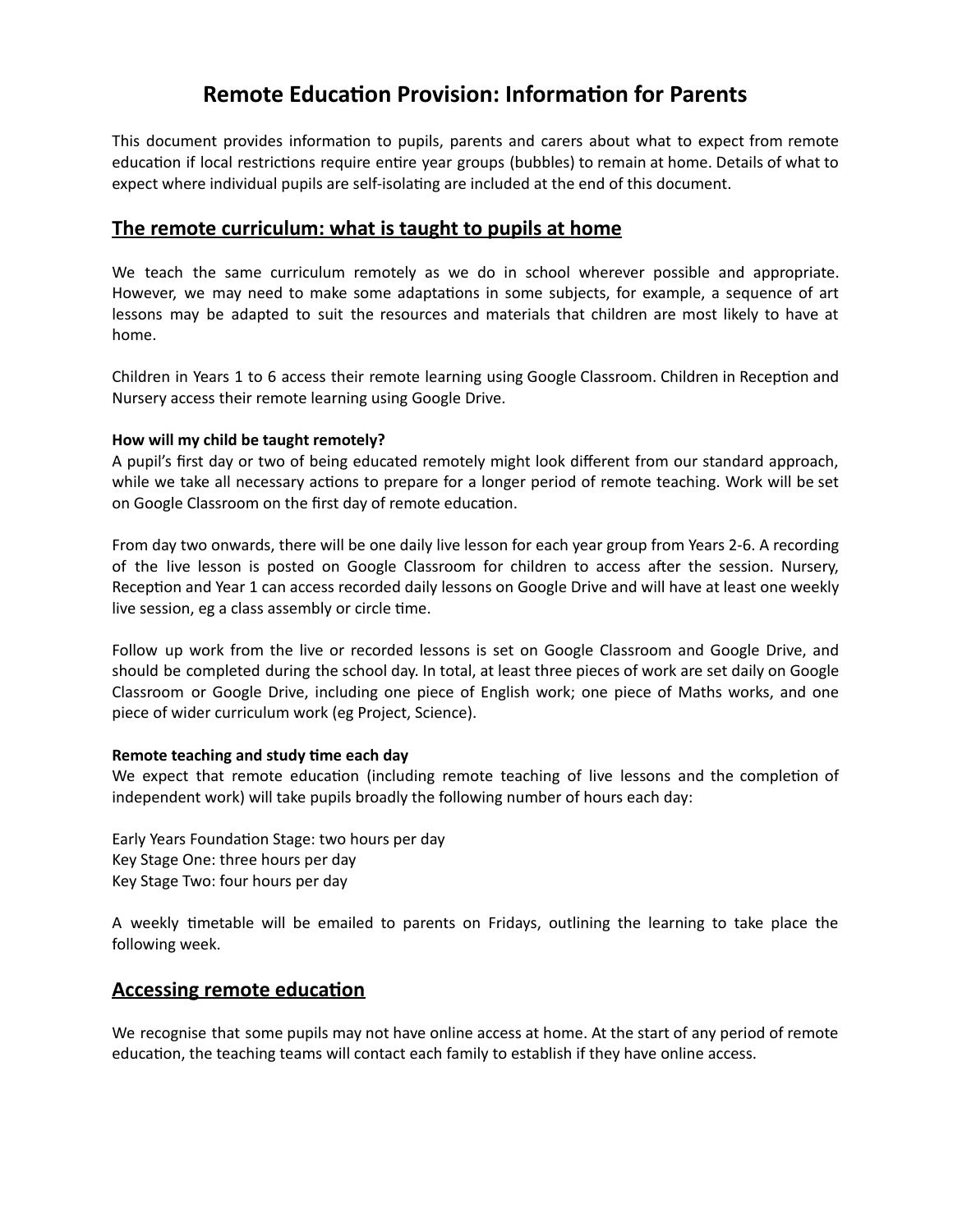We have a limited number of Chromebooks which we loan to families in need during periods of remote education. We can also advise families on how to get more internet data if needed. Please contact the school office for advice.

## **Engagement and feedback**

#### How will you check if my child is engaging with their work and how will I be informed if there are **concerns?**

The class teachers will take a register during each live lesson. For children in Years 1-6, the teaching team will monitor work that is completed on Google Classroom, including the frequency and the quality of work submitted. If the teaching team have any concerns, they will call the parent/carer to talk through any extra support that may be required.

For children in Nursery and Reception, the teaching team will keep in regular contact with families through emails and phone calls to monitor how children are engaging with their work and if any additional support is needed.

#### **How will you assess and feedback on my child's work and progress?**

Classroom teams will gauge how well pupils are progressing through the curriculum using tasks (eg written tasks, quizzes, questioning during live lessons). In Years 1-6, they will provide each child with one piece of written feedback each week in English, Maths and Project on Google Classroom. Other feedback will be verbal, either individual or whole class during live lessons.

#### **How can I support my child's engagement at home?**

Please encourage your child to participate in the live lessons and to complete the work set each day on Google Classroom or Google Drive.

We recognise that home schooling can be challenging and that each family's circumstances are different. Please speak to your class teacher or our Pastoral Manager, Cindy McDonald, if you have any concerns about your child's engagement.

## **Additional support for pupils with particular needs**

We recognise that some pupils, for example some pupils with special educational needs and disabilities (SEND), may not be able to access remote education without support from adults at home. We understand the difficulties this may place on families and we will work with parents and carers to support those pupils in the following ways:

- Regular contact between the teaching teams, families and the SENCO to quickly identify if additional support is needed
- Inviting children to attend small group sessions with members of the teaching team for additional support or for targeted interventions (eg Speech and Language Therapy)
- Setting tasks tailored to the needs of the child using Google Classroom (Years 1-6), by email (Nursery and Reception), or by providing printed paper packs
- Providing devices and data for families to support remote learning